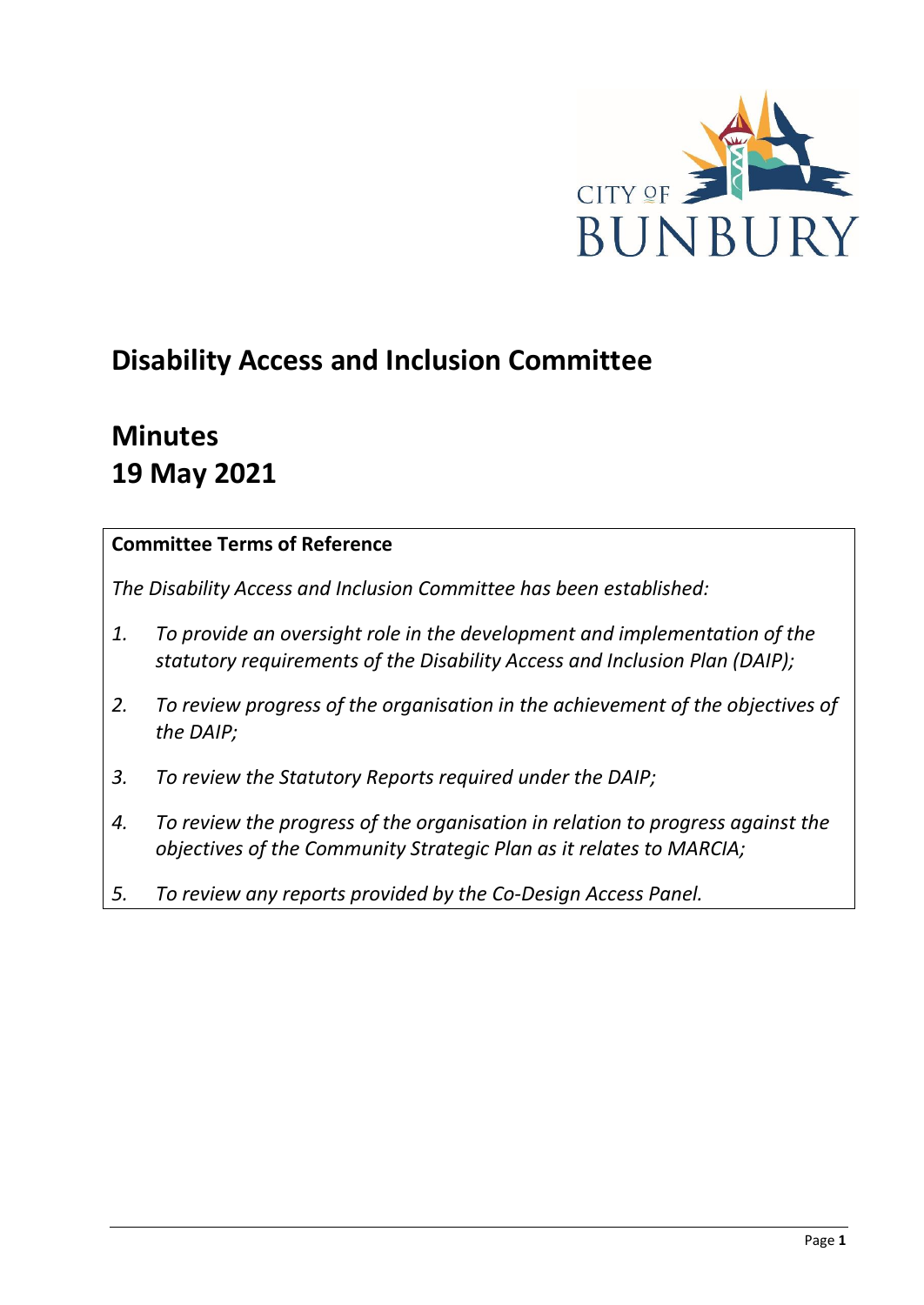#### **Table of Contents**

| ubie |  |
|------|--|
|      |  |
|      |  |

Item No

#### Page No

| 1. |     |                                                                     |  |
|----|-----|---------------------------------------------------------------------|--|
| 2. |     |                                                                     |  |
| 3. |     |                                                                     |  |
| 4. |     |                                                                     |  |
|    | 4.1 |                                                                     |  |
|    | 4.2 |                                                                     |  |
| 5. |     |                                                                     |  |
| 6. |     |                                                                     |  |
| 7. |     |                                                                     |  |
| 8. |     |                                                                     |  |
|    | 8.1 |                                                                     |  |
|    | 8.2 |                                                                     |  |
|    | 8.3 |                                                                     |  |
| 9. |     |                                                                     |  |
|    |     |                                                                     |  |
|    |     |                                                                     |  |
|    |     |                                                                     |  |
|    |     |                                                                     |  |
|    |     | 12.1 Response to Previous Questions from Members taken on Notice 11 |  |
|    |     |                                                                     |  |
|    |     |                                                                     |  |
|    |     |                                                                     |  |
|    |     |                                                                     |  |
|    |     |                                                                     |  |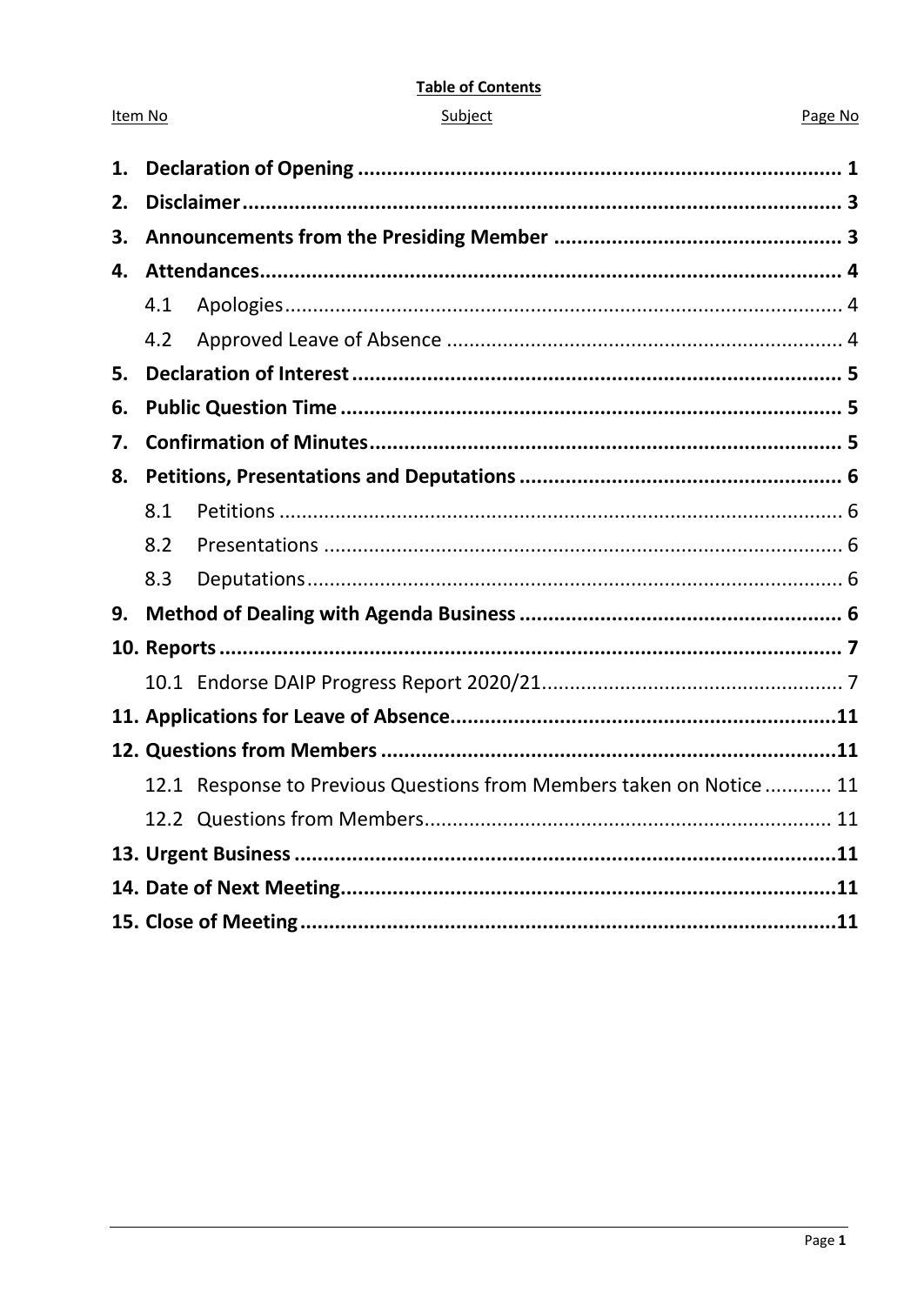# **Acknowledgement of Country**

\_\_\_\_\_\_\_\_\_\_\_\_\_\_\_\_\_\_\_\_\_\_\_\_\_\_\_\_\_\_\_\_\_\_\_\_\_\_\_\_\_\_\_\_\_\_\_\_\_\_\_\_\_\_\_\_\_\_\_\_\_\_\_\_\_\_\_\_\_\_\_\_\_\_\_\_\_\_\_\_\_\_\_\_\_\_\_\_\_\_\_\_\_\_\_

We acknowledge the Traditional Custodians of this land, the Wardandi Noongar people, and pay our respects to Elders past, present and future.

# **Vision**

Bunbury: welcoming and full of opportunities.

# **Organisational Values**

# #WEARECOB

| <b>WE ARE COMMUNITY</b> | We are one team<br>We keep each other safe<br>We display empathy and respect<br>We have fun and celebrate our successes<br>We work together to achieve great<br>outcomes                                                               |
|-------------------------|----------------------------------------------------------------------------------------------------------------------------------------------------------------------------------------------------------------------------------------|
| <b>WE ARE OPEN</b>      | We are open to opportunities<br>We actively listen and think things through<br>We are inclusive and treat everyone equally<br>We are honest and open in our<br>communications<br>We are open to feedback to improve our<br>performance |
| <b>WE ARE BRAVE</b>     | We lead the change, we own it<br>We trust and empower each other<br>We have the difficult conversations early<br>We hold ourselves to the highest standard<br>We have the courage to improve and<br>simplify                           |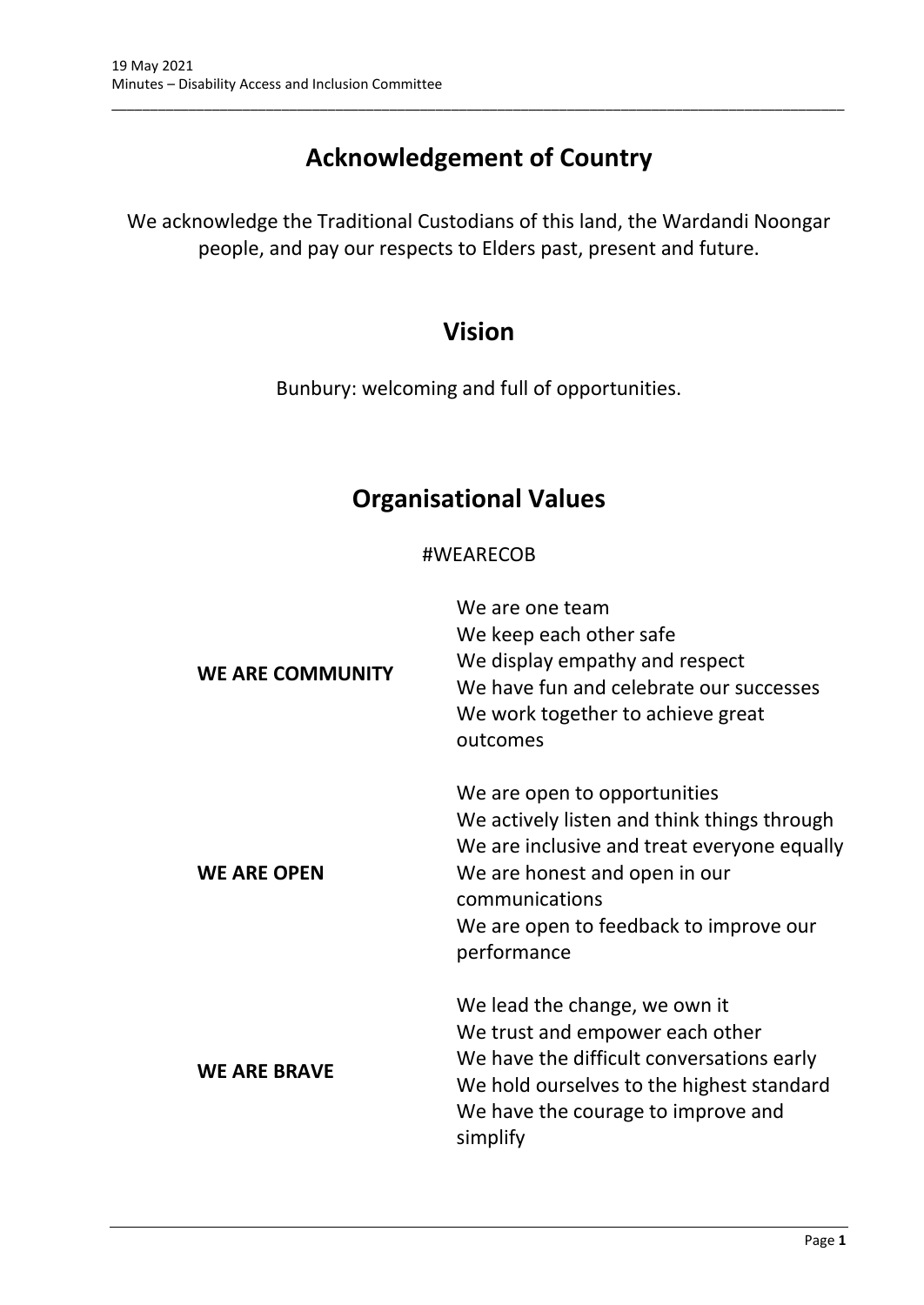

# **Disability Access and Inclusion Committee**

# **Minutes 19 May 2021**

Members of the public to note that recommendations made by this committee are not final and will be subject to adoption (or otherwise) at a future meeting of the Bunbury City Council.

# <span id="page-3-0"></span>**1. Declaration of Opening**

Cr Turner was the Presiding Member at the meeting. Cr Turner declared the meeting open at 4:01pm.

Cr Turner welcomed Charmaine Herbst of Wanslea NDIS to the Committee.

Cr Turner noted that Cr Steck had requested that she be able to participate in the meeting by phone.

# **Participation of Cr Steck**

Cr Steck requests to participate in this Disability Access and Inclusion Meeting via telephone. In order for Cr Steck to participate, three conditions must be met in accordance with regulation 14A(1) of the Local Government (Administration) Regulations 1996:

- a) the person is simultaneously in audio contact, by telephone or other means of instantaneous communication, with each other person present at the meeting; and
- b) the person is in a suitable place; and
- c) the council has approved of the arrangement.

Cr Steck has advised that she will be situated at 36 Frangipani Drive, Broome for the duration of the meeting.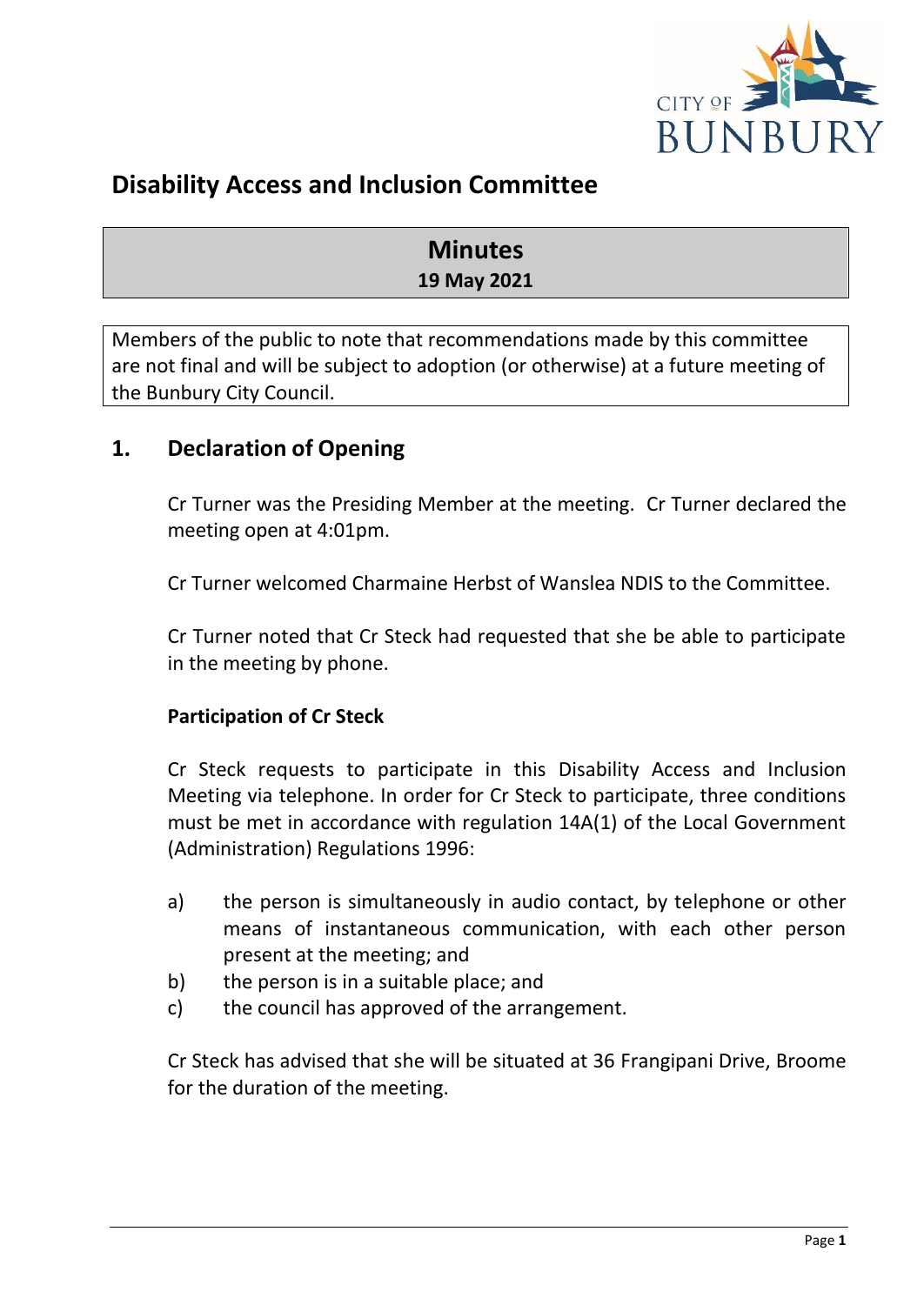Regulation 14A(4) defines a suitable place as a place that the council has approved as a suitable place for the purpose of this regulation and that is located:

\_\_\_\_\_\_\_\_\_\_\_\_\_\_\_\_\_\_\_\_\_\_\_\_\_\_\_\_\_\_\_\_\_\_\_\_\_\_\_\_\_\_\_\_\_\_\_\_\_\_\_\_\_\_\_\_\_\_\_\_\_\_\_\_\_\_\_\_\_\_\_\_\_\_\_\_\_\_\_\_\_\_\_\_\_\_\_\_\_\_\_\_\_\_\_

- a) in a townsite or other residential area; and
- b) 150 km or further from the place at which the meeting is to be held under regulation 12, measured along the shortest road route ordinarily used for travelling.

This location complies with the geographical requirements of regulation 14A(4)(b), being more than 150km from the place at which the meeting is being held.

To fulfil this request, the Disability Access and Inclusion Committee consideration is required as follows:

That the Disability Access and Inclusion Committee:

- 1. Approves 36 Frangipani Drive, Broome as a suitable place for the purposes of Regulations 14A(1)(b) and 14A(4).
- 2. Approves the participation of Cr Steck at the Disability Access and Inclusion Meeting held 18 May 2021 via telephone pursuant to Regulation 14A(1)(c).

# **Outcome of the Meeting held 18 May 20201**

The recommendation (as printed) was moved Charmaine Herbst, seconded Jessica Te Ngaio.

The Presiding Member put the motion to the vote and it was adopted unanimously to become the Committee's decision on the matter.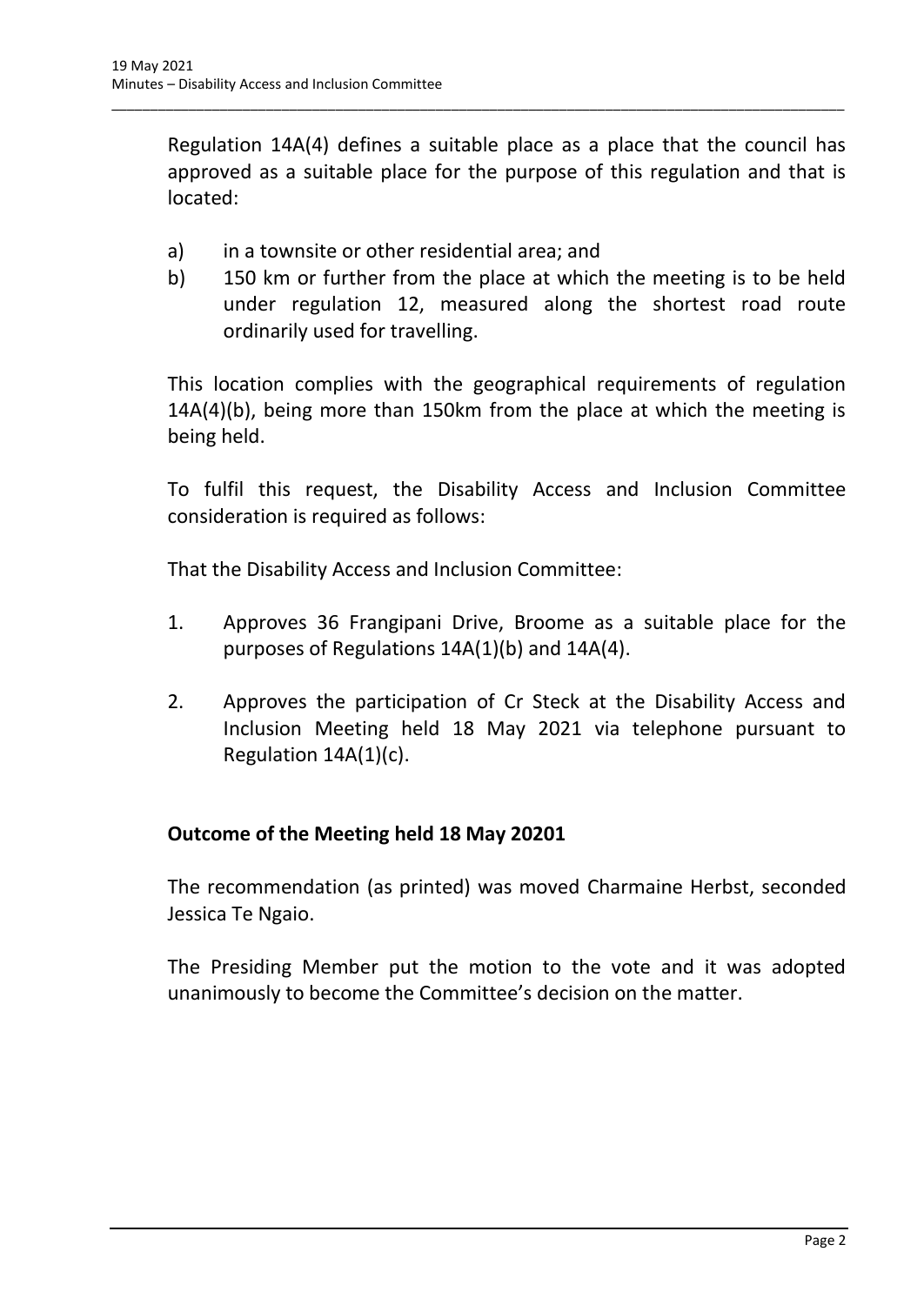# **Committee Decision**

That the Disability Access and Inclusion Committee:

1. Approves 36 Frangipani Drive, Broome as a suitable place for the purposes of Regulations 14A(1)(b) and 14A(4).

\_\_\_\_\_\_\_\_\_\_\_\_\_\_\_\_\_\_\_\_\_\_\_\_\_\_\_\_\_\_\_\_\_\_\_\_\_\_\_\_\_\_\_\_\_\_\_\_\_\_\_\_\_\_\_\_\_\_\_\_\_\_\_\_\_\_\_\_\_\_\_\_\_\_\_\_\_\_\_\_\_\_\_\_\_\_\_\_\_\_\_\_\_\_\_

2. Approves the participation of Cr Steck at the Disability Access and Inclusion Meeting held 18 May 2021 via telephone pursuant to Regulation 14A(1)(c).

CARRIED 4 votes "for" / Nil votes "against"

Two attempts were made to contact Cr Steck by phone at 4:03pm and 4:04pm.

# <span id="page-5-0"></span>**2. Disclaimer**

Not applicable to this committee.

# <span id="page-5-1"></span>**3. Announcements from the Presiding Member**

Nil.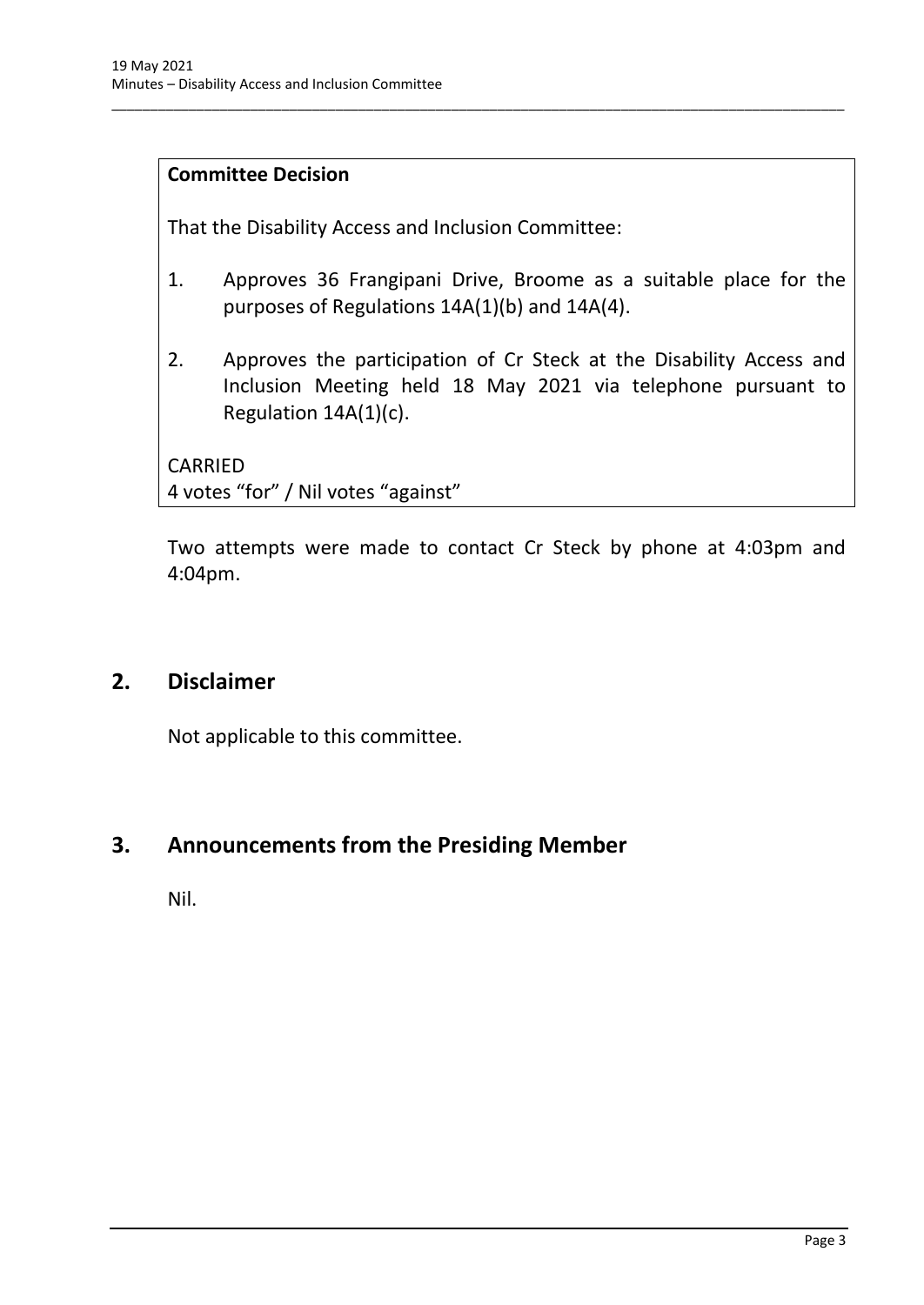# <span id="page-6-0"></span>**4. Attendances**

### *Committee Members:*

| <b>Member Name</b>                        | <b>Representing</b>                                                    |
|-------------------------------------------|------------------------------------------------------------------------|
| Cr Karen Turner                           | <b>Councillor Representative</b>                                       |
| <b>Cr Michelle Steck</b><br>(from 4:06pm) | <b>Councillor Representative</b>                                       |
| <b>Charmaine Herbst</b>                   | <b>Community Service Organisation Representative</b><br>(Wanslea NDIS) |
| Jessica Te Ngaio                          | <b>Community Representative</b>                                        |
| <b>Gary Barbour</b>                       | Director Sustainable Communities                                       |

\_\_\_\_\_\_\_\_\_\_\_\_\_\_\_\_\_\_\_\_\_\_\_\_\_\_\_\_\_\_\_\_\_\_\_\_\_\_\_\_\_\_\_\_\_\_\_\_\_\_\_\_\_\_\_\_\_\_\_\_\_\_\_\_\_\_\_\_\_\_\_\_\_\_\_\_\_\_\_\_\_\_\_\_\_\_\_\_\_\_\_\_\_\_\_

#### *Support Staff:*

| <b>Name</b>                             | <b>Title</b>                                                                            |
|-----------------------------------------|-----------------------------------------------------------------------------------------|
| Danika Wellington                       | Senior Community Partnerships Officer                                                   |
| Sarah Upton (from<br>4:07 <sub>pm</sub> | <b>Manager Community Services</b>                                                       |
| Liz Allan                               | Executive Assistant (Research and Projects) to the<br>Director Sustainable Communities. |

# <span id="page-6-1"></span>**4.1 Apologies**

Mal Osborne, CEO was an apology and Gary Barbour, Director Sustainable Communities will attend as his representative.

Mark Blowers and Steve de Meillon, Team Leader Community Partnerships were apologies for the meeting.

Melissa Portolan was absent from the meeting.

# <span id="page-6-2"></span>**4.2 Approved Leave of Absence**

Nil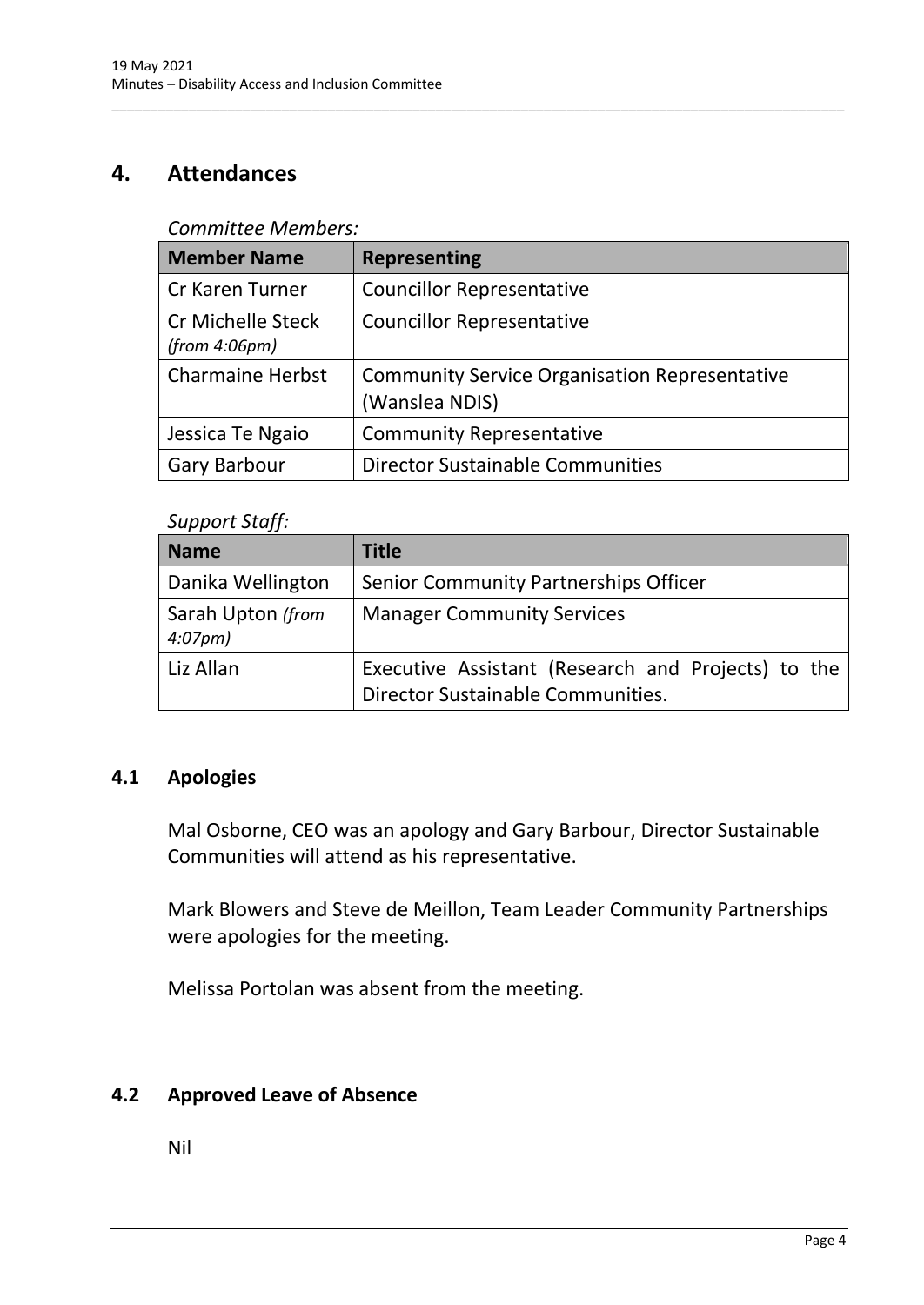# <span id="page-7-0"></span>**5. Declaration of Interest**

IMPORTANT: Committee members to complete a "Disclosure of Interest" form for each item on the agenda in which they wish to disclose a financial/proximity/impartiality interest. They should give the form to the Presiding Member before the meeting commences. After the meeting, the form is to be forwarded to the Administration Services Section for inclusion in the Corporate Financial Disclosures Register.

\_\_\_\_\_\_\_\_\_\_\_\_\_\_\_\_\_\_\_\_\_\_\_\_\_\_\_\_\_\_\_\_\_\_\_\_\_\_\_\_\_\_\_\_\_\_\_\_\_\_\_\_\_\_\_\_\_\_\_\_\_\_\_\_\_\_\_\_\_\_\_\_\_\_\_\_\_\_\_\_\_\_\_\_\_\_\_\_\_\_\_\_\_\_\_

# <span id="page-7-1"></span>**6. Public Question Time**

Not applicable to this committee.

# <span id="page-7-2"></span>**7. Confirmation of Minutes**

The Minutes of the meeting of the Disability Access and Inclusion Committee Meeting held 27 January 2021 had been circulated.

# **Recommendation**

That the Minutes of the Disability Access and Inclusion Committee Meeting held 27 January 2021 be confirmed as a true and correct record.

# **Outcome of the Meeting held 18 May 20201**

The recommendation (as printed) was moved Charmaine Herbst, seconded Jessica Te Ngaio.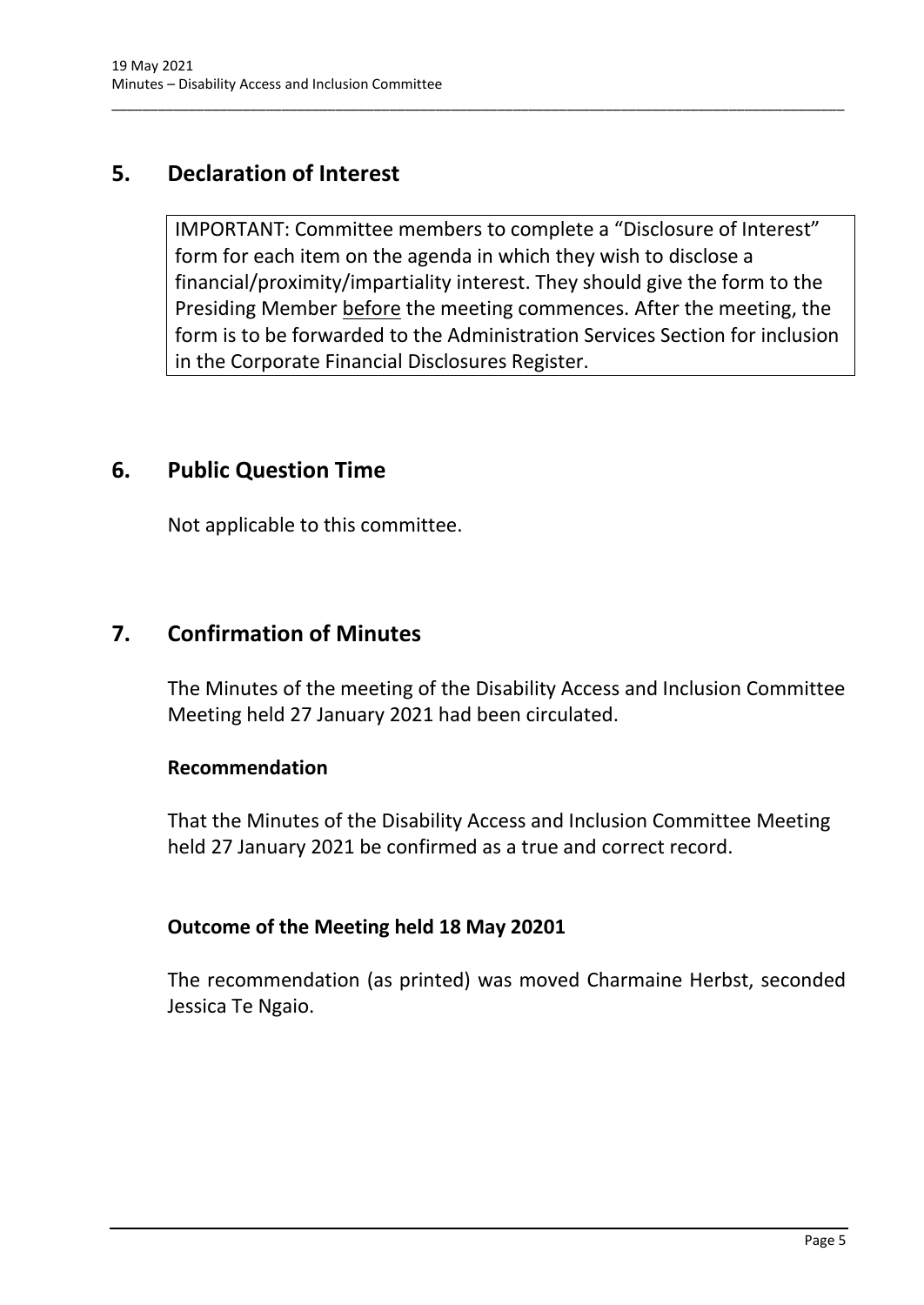The Presiding Member put the motion to the vote and it was adopted unanimously to become the Committee's decision on the matter.

\_\_\_\_\_\_\_\_\_\_\_\_\_\_\_\_\_\_\_\_\_\_\_\_\_\_\_\_\_\_\_\_\_\_\_\_\_\_\_\_\_\_\_\_\_\_\_\_\_\_\_\_\_\_\_\_\_\_\_\_\_\_\_\_\_\_\_\_\_\_\_\_\_\_\_\_\_\_\_\_\_\_\_\_\_\_\_\_\_\_\_\_\_\_\_

# **Committee Decision**

That the Minutes of the Disability Access and Inclusion Committee Meeting held 27 January 2021 be confirmed as a true and correct record.

CARRIED 4 votes "for" / Nil votes "against"

Cr Steck dialled into the meeting at 4:06pm.

# <span id="page-8-0"></span>**8. Petitions, Presentations and Deputations**

#### <span id="page-8-1"></span>**8.1 Petitions**

Nil

#### <span id="page-8-2"></span>**8.2 Presentations**

#### <span id="page-8-3"></span>**8.3 Deputations**

# <span id="page-8-4"></span>**9. Method of Dealing with Agenda Business**

Items are dealt with in the order that they appear.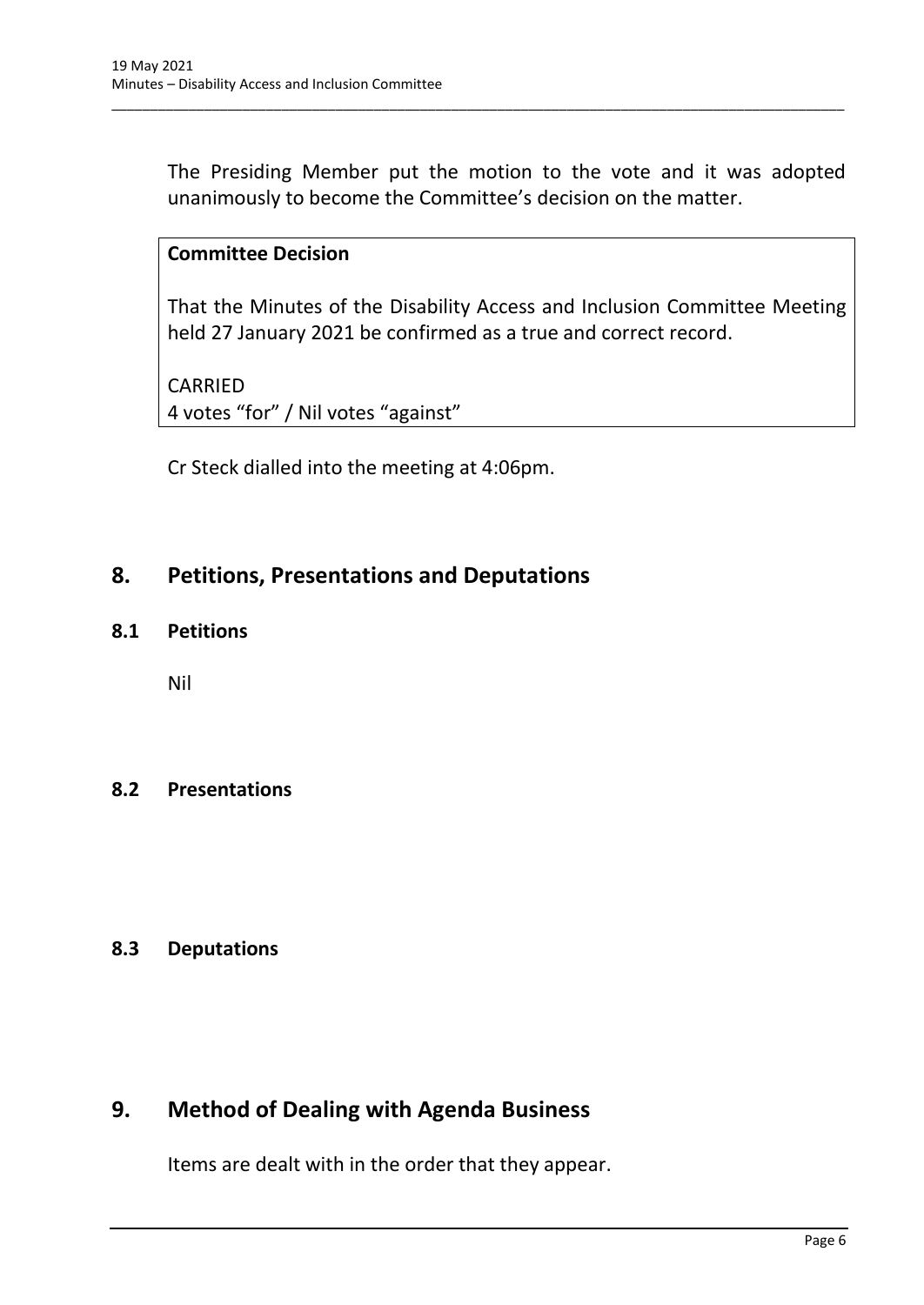# <span id="page-9-0"></span>**10. Reports**

### <span id="page-9-1"></span>**10.1 Endorse DAIP Progress Report 2020/21**

| <b>Applicant/Proponent:</b> | Internal                                          |  |
|-----------------------------|---------------------------------------------------|--|
| <b>Responsible Officer:</b> | Danika Wellington, Community Partnerships Officer |  |
| <b>Responsible</b>          | Sarah Upton, Manager Community Services           |  |
| <b>Manager:</b>             |                                                   |  |
| <b>Executive:</b>           | Gary Barbour, Director Sustainable Communities    |  |
| <b>Authority/Discretion</b> | Advocacy<br>Review                                |  |
|                             | Executive/Strategic<br>Quasi-Judicial             |  |
|                             | Legislative<br>$\boxtimes$<br>Information         |  |
|                             | <b>Purposes</b>                                   |  |
| <b>Attachments:</b>         | Appendix 1: DAIP Progress Report 2020/21          |  |

\_\_\_\_\_\_\_\_\_\_\_\_\_\_\_\_\_\_\_\_\_\_\_\_\_\_\_\_\_\_\_\_\_\_\_\_\_\_\_\_\_\_\_\_\_\_\_\_\_\_\_\_\_\_\_\_\_\_\_\_\_\_\_\_\_\_\_\_\_\_\_\_\_\_\_\_\_\_\_\_\_\_\_\_\_\_\_\_\_\_\_\_\_\_\_

#### **Summary**

The City has reviewed the projects and actions for the 2020/21 period in accordance with the City's Disability, Access and Inclusion Plan 2017-2022 (DAIP).

The DAIP progress report has been prepared for endorsement by the Disability Access and Inclusion Committee (DAIC) and Bunbury City Council for submission to the Disability Services Commission by 16 July 2021.

#### **Executive Recommendation**

That the Disability Access and Inclusion Committee request that Council:

- 1. Note the DAIP Progress Report (**attached** at Appendix 1); and
- 2. Endorse the DAIP Progress Report for submission to the Disability Services Commission.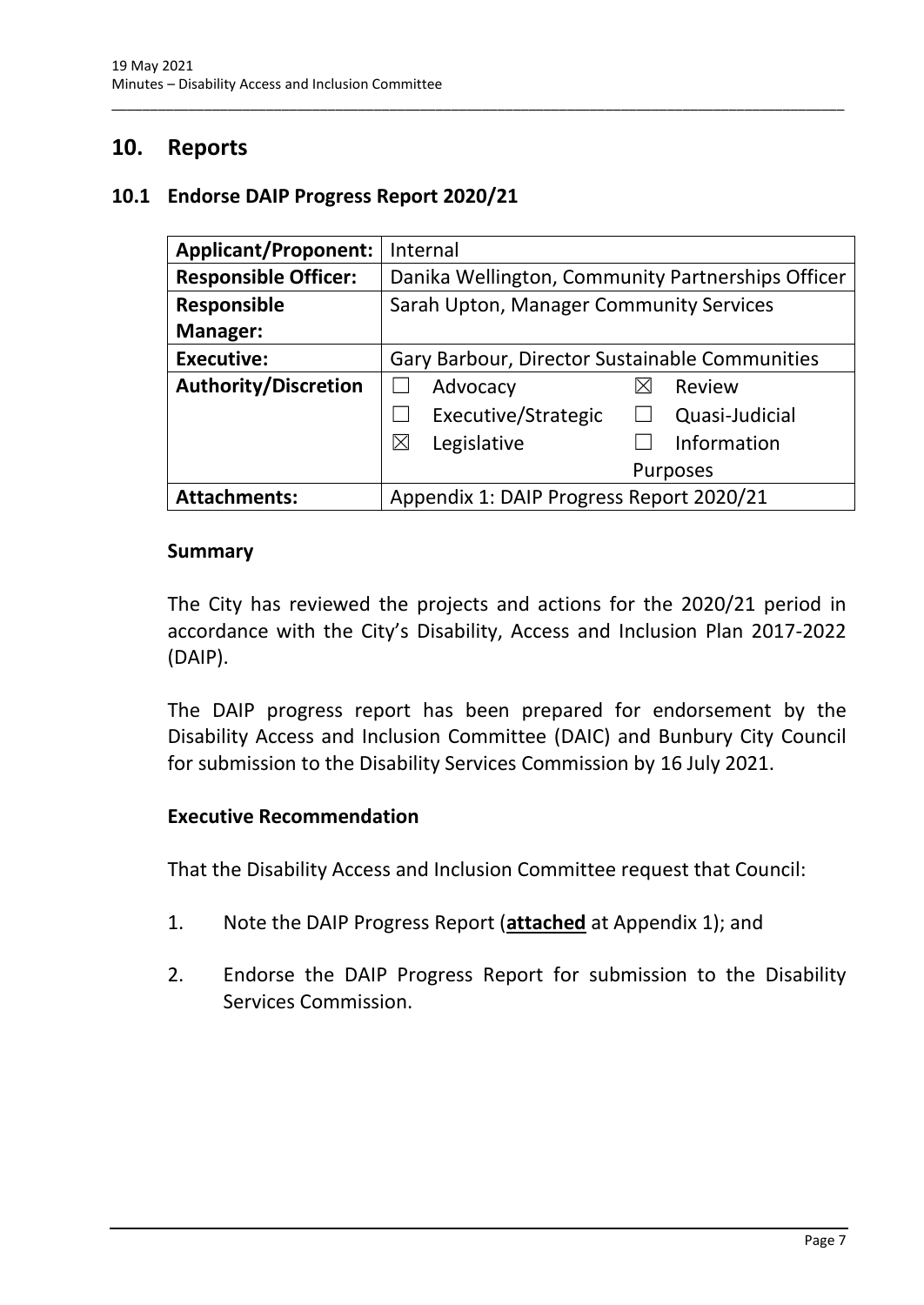# **Strategic Relevance**

| Theme 1:       | Our community and culture                                 |
|----------------|-----------------------------------------------------------|
| Goal:          | A safe, healthy and cohesive community, with a rich       |
|                | cultural life, and supportive social environment          |
| Objective 1.5: | Establish Bunbury as the Most Accessible Regional City in |
|                | Australia by 2020                                         |

\_\_\_\_\_\_\_\_\_\_\_\_\_\_\_\_\_\_\_\_\_\_\_\_\_\_\_\_\_\_\_\_\_\_\_\_\_\_\_\_\_\_\_\_\_\_\_\_\_\_\_\_\_\_\_\_\_\_\_\_\_\_\_\_\_\_\_\_\_\_\_\_\_\_\_\_\_\_\_\_\_\_\_\_\_\_\_\_\_\_\_\_\_\_\_

#### **Regional Impact Statement**

The DAIP Progress Report will be submitted to the State Government. Following review by the Disability Services Commission, some achievements may be recognised by the Minister for Disability Services to be included in the State DAIP report.

#### **Background**

Each financial year local governments are required by law (Disability Services Act 1993 (amended 2004)) to submit a Disability Access and Inclusion Plan (DAIP) Progress Report documenting strategies implemented over a 12 month period. The Department of Communities, Disability Services recently announced that the progress reporting templates were open for submissions and are due to be submitted by 16 July 2021.

One of the core functions of the Disability Access and Inclusion Committee (DAIC) is to monitor the implementation of the City's DAIP which is outlined in Point 3 of its Terms of Reference. The DAIC is requested to endorse the DAIP Progress Report (**attached** at Appendix 1) report and request Bunbury City Council to adopt to enable submission to the Disability Service Commission by 16 July.

#### **Council Policy Compliance**

The DAIC operates under the Council's Code of Conduct.

The City's DAIP commitments are outlined in the Access and Inclusion Council Policy.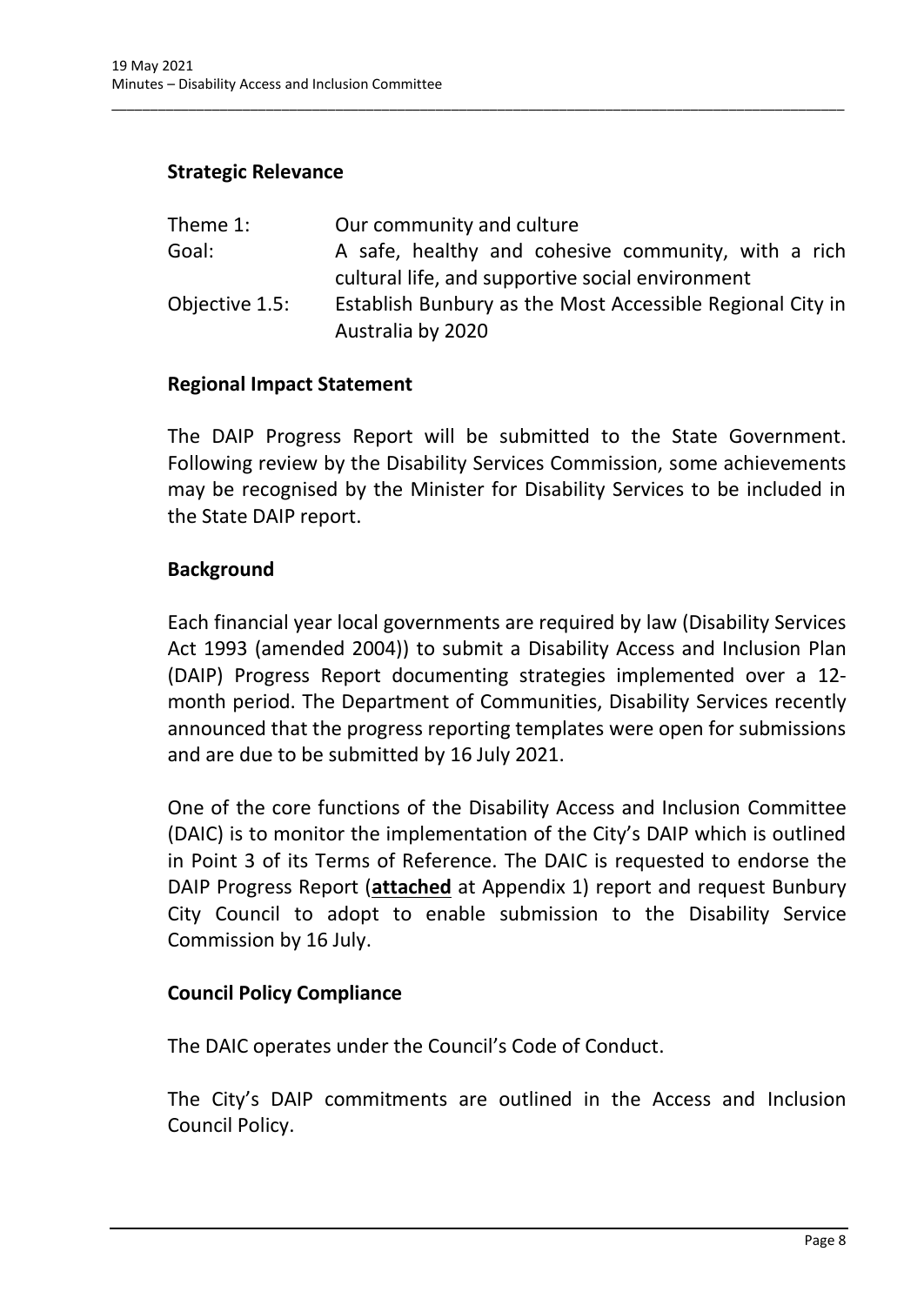# **Legislative Compliance**

*Disability Services Act 1993 (amended 2004) Local Government Act 1995*

#### **Officer Comments**

The format of the progress report this financial year was similar format to last year (Word Document). However, additional questions about public authorities' approach to access and inclusion have been included.

\_\_\_\_\_\_\_\_\_\_\_\_\_\_\_\_\_\_\_\_\_\_\_\_\_\_\_\_\_\_\_\_\_\_\_\_\_\_\_\_\_\_\_\_\_\_\_\_\_\_\_\_\_\_\_\_\_\_\_\_\_\_\_\_\_\_\_\_\_\_\_\_\_\_\_\_\_\_\_\_\_\_\_\_\_\_\_\_\_\_\_\_\_\_\_

All activities listed in the report were new activities or ongoing projects that the City of Bunbury have implemented during the last financial year, across the eight outcome areas.

# **Analysis of Financial and Budget Implications**

There are no financial or budgetary implications stemming from the recommendations of this report.

# **Community Consultation**

Not applicable

# **Councillor/Officer Consultation**

Not applicable

#### **Applicant Consultation**

Not applicable

#### **Timeline: Council Decision Implementation**

The DAIP Progress Report will be submitted to Council for endorsement at the Ordinary Council Meeting scheduled to occur on 29 June 2021.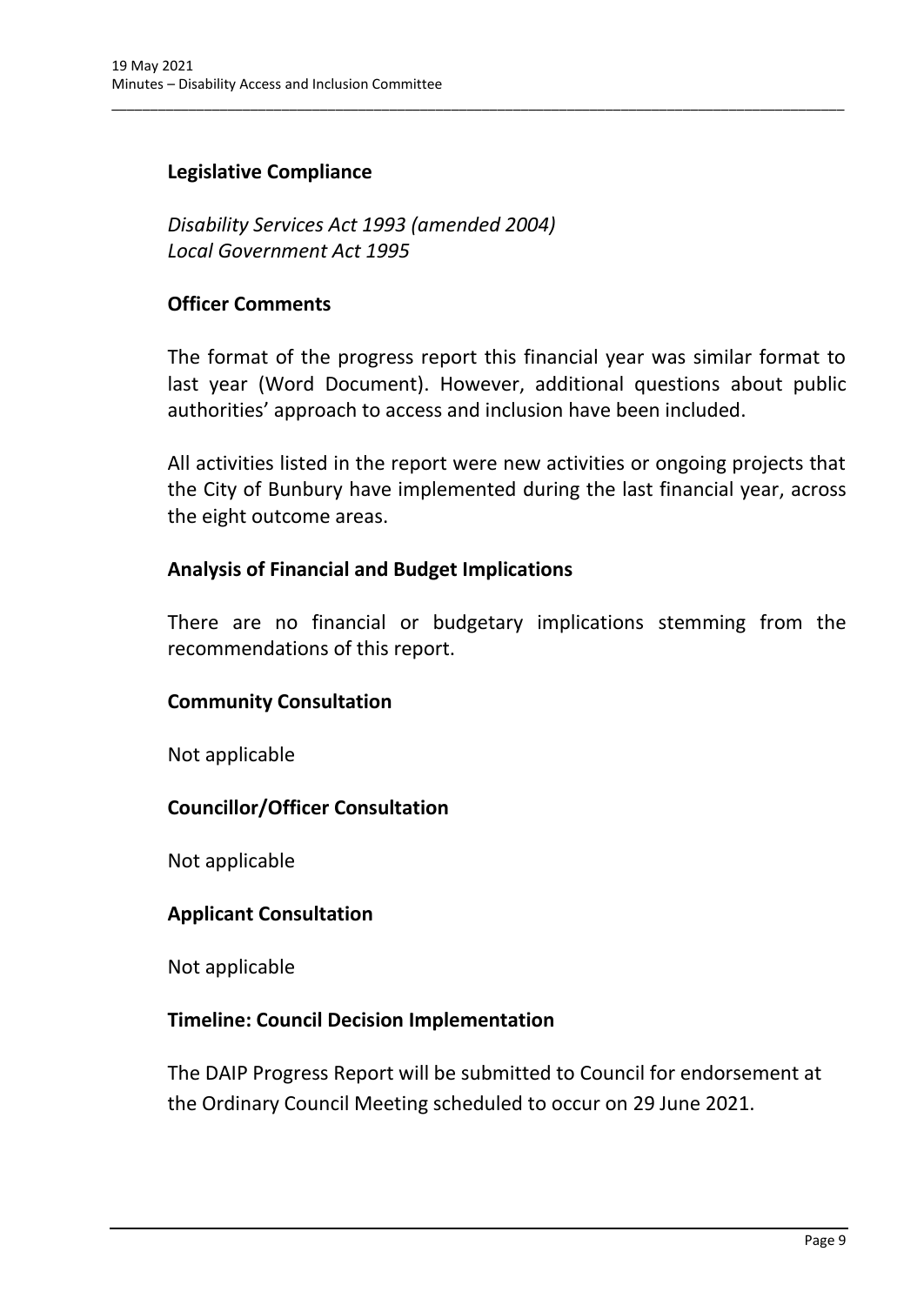# **Outcome of the Meeting held 18 May 20201**

Sarah Upton entered the meeting at 4:07pm.

The recommendation (as printed) was moved Gary Barbour, seconded Charmaine Herbst.

\_\_\_\_\_\_\_\_\_\_\_\_\_\_\_\_\_\_\_\_\_\_\_\_\_\_\_\_\_\_\_\_\_\_\_\_\_\_\_\_\_\_\_\_\_\_\_\_\_\_\_\_\_\_\_\_\_\_\_\_\_\_\_\_\_\_\_\_\_\_\_\_\_\_\_\_\_\_\_\_\_\_\_\_\_\_\_\_\_\_\_\_\_\_\_

The Presiding Member put the motion to the vote and it was adopted unanimously to become the Committee's decision on the matter.

#### **Committee Decision**

That the Disability Access and Inclusion Committee request that Council:

- 1. Note the DAIP Progress Report (attached at Appendix 1); and
- 2. Endorse the DAIP Progress Report for submission to the Disability Services Commission.

CARRIED 5 votes "for" / Nil votes "against"